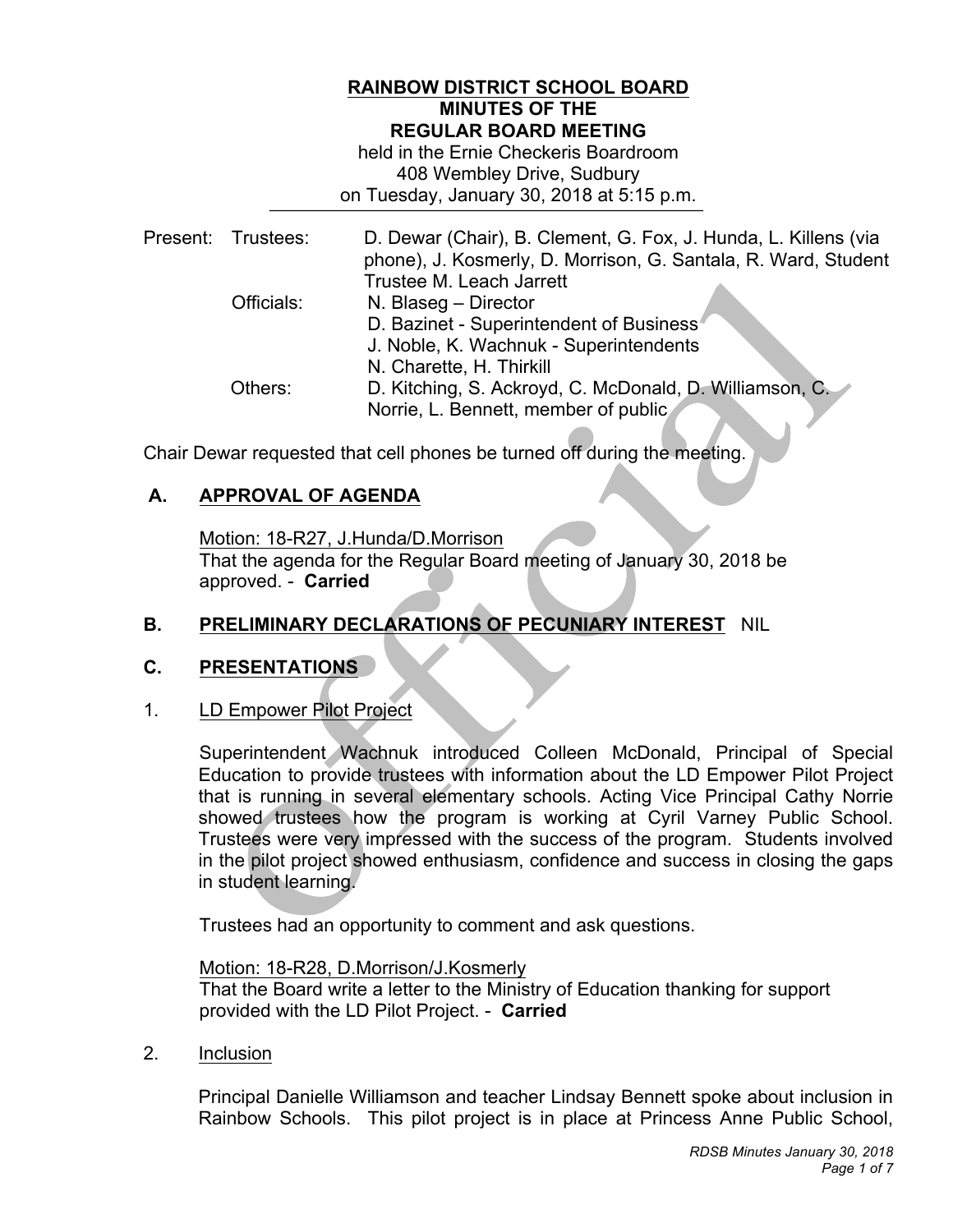Churchill Public School and Northeastern Elementary School. These three sites collapsed their ISP classes and students from those self-contained classrooms are now included in regular classrooms.

 Trustees were shown what a typical classroom day looks like at Princess Anne Public School, were provided information about what the teachers think of the inclusion pilot and heard feedback from several students and parents about the program. Staff, working closely with parents/guardians and students to provide the best learning environment, has proven successful.

Í

Trustees were extremely appreciative of the informative presentation.

## **D. REPORT FROM THE IN-CAMERA COMMITTEE OF THE WHOLE MEETING OF THE BOARD** NIL

#### **E. OLD BUSINESS**

## 1. **Previous Minutes**

- That the minutes of the Organizational Board Meeting held on December 12, 2017 a) Motion: 18-R29, B.Clement/G.Santala be approved. **– Carried**
- b) Motion: 18-R30, J.Hunda/J.Kosmerly That the minutes of the Regular Board Meeting held on December 12, 2017 be approved. **– Carried**
- c) Motion: 18-R31, J.Kosmerly/D.Morrison That the minutes of the Special Board Meeting held on January 16, 2018 be approved. **– Carried**

## 2. **Capital and Accommodation Plan – Update #3**

a) Valley North Planning Area

Superintendent Bazinet reviewed the draft drawing that was distributed to trustees.

b) **Early Years Capital Program Funding** 

> Superintendent Bazinet reviewed the list of Child Care Projects and discussed the renovations and/or additions required at each location.

> Superintendent Bazinet advised that Rainbow was not successful with the three submissions to the Ministry regarding the R.L. Beattie PS, Monetville PS or Lansdowne PS/Queen Elizabeth PS requests.

> Director Blaseg and Superintendent Bazinet recently discussed the Monetville area with the Ministry and invited representatives to tour the area to determine what is best for educating student living in that area.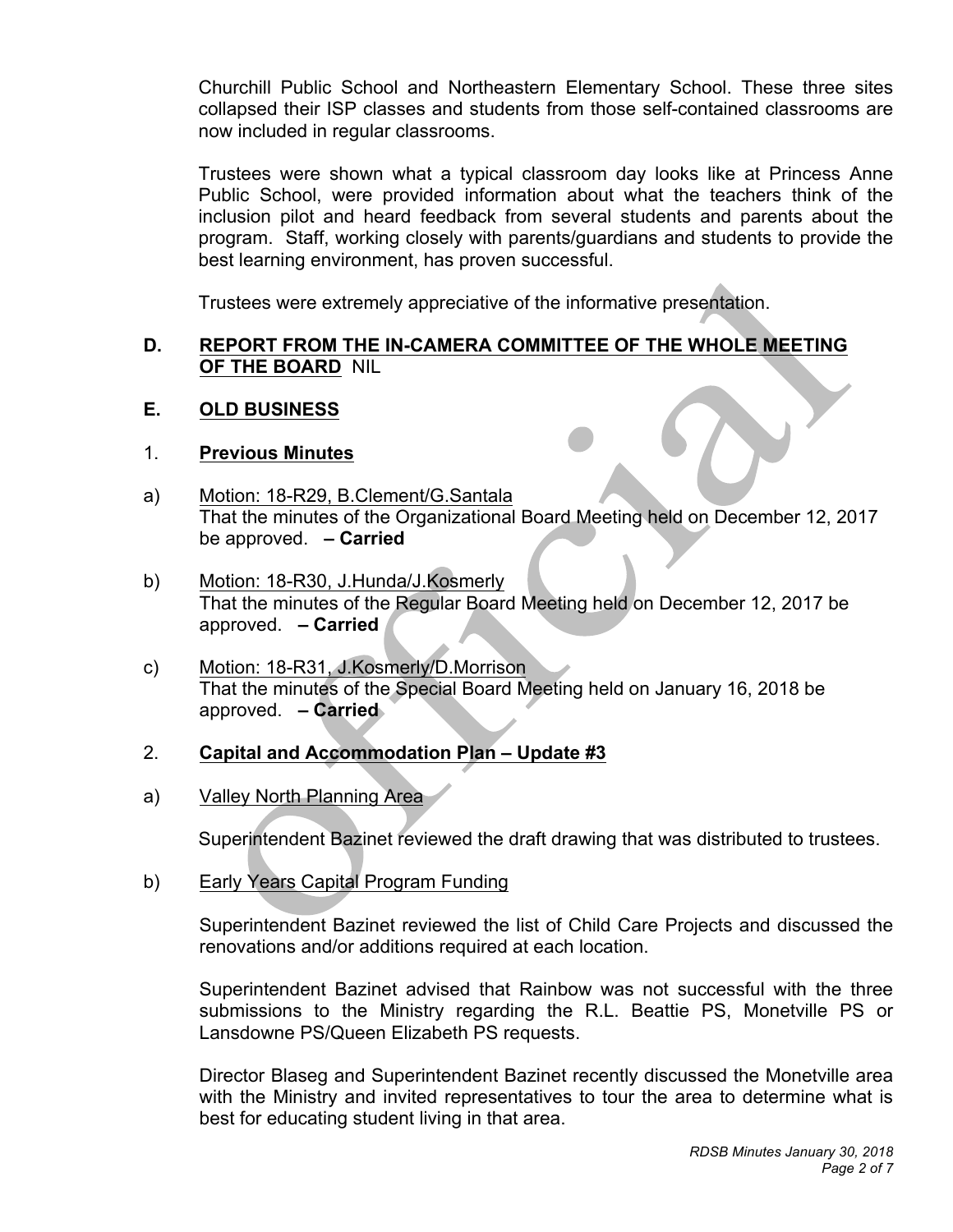Superintendent Bazinet reported that the sale of Webbwood PS has been finalized and that 69 Young Street has been listed for sale with Remax this week.

 3. **Tenders/Requests for Proposals** NIL

## 4. **Reports and Recommendations from Board Committees** NIL

#### $F_{\perp}$ **F. NEW BUSINESS**

 Requests for Leave of Absence NIL 1.

#### **Ontario Student Trustee Association – Board Council Conference**  2.

 Motion: 18-R32, J.Hunda/D.Morrison OSTA Board Council Conference in Ottawa February 15 to 18, 2018. **– Carried**  That the Board approve the attendance of Student Trustee Leach Jarrett at the

#### 3. **Director's Remarks**

 We had the pleasure of meeting our new Minister of Education, Indira Naidoo-Harris at CODE, in Toronto last week. Her presentation was extremely well received as she acknowledged all stakeholders and she focused on Equity, Inclusiveness and Well- Being.

 Since our return from the Christmas break we have met with the Greater Sudbury Police Service on two occasions. The first meeting included Sergeant Marc Guerin where we reviewed safe schools protocols. The second meeting included Staff Sergeant Marc Brunette where we provided feedback on their (GSPS) strategic plan. Both meetings were very informative and we had senior level staff from principal associations, system principals, communications and executive council.

This Saturday, February 3 we will be attending the  $45<sup>th</sup>$  N'Swakamok anniversary Gala. If any trustee would like to join us, please advise Heather ASAP.

Reminder that Friday, February 2<sup>nd</sup> is a professional activity day.

**Itinerary** 

| December 13 | ETFO meeting<br>Agenda setting                                                            |
|-------------|-------------------------------------------------------------------------------------------|
| December 14 | <b>Directors Meeting</b>                                                                  |
| December 15 | School Visit – Little Current Public School<br>School Visit – Princess Anne Public School |
| December 18 | Meeting with City of Greater Sudbury<br>School Visit - Redwood Acres Public School        |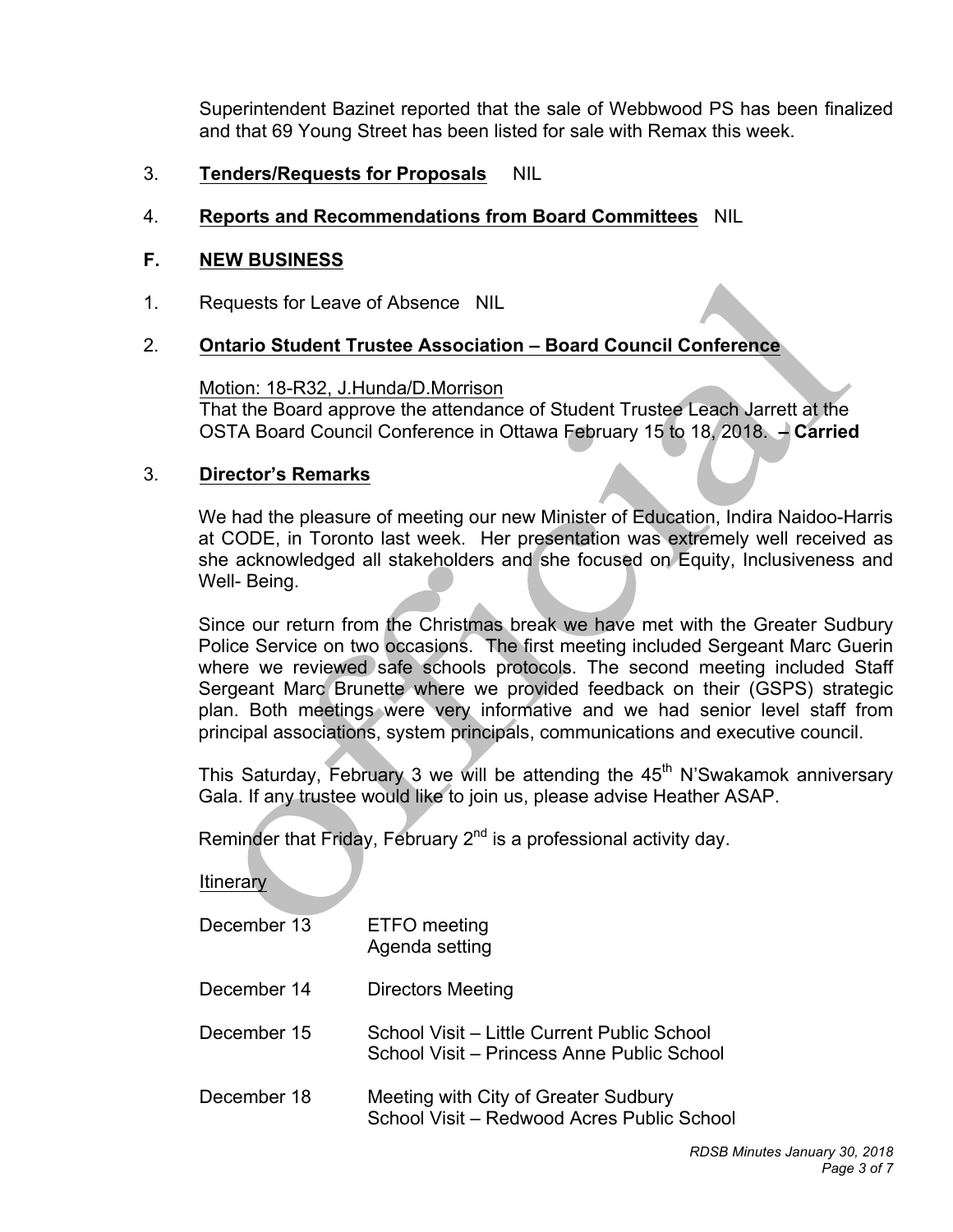| December 19 | Awards Ceremony - Espanola High School<br><b>Exec Council</b>                                                          |
|-------------|------------------------------------------------------------------------------------------------------------------------|
| December 20 | Admin staff meeting<br>School Visit - Adamsdale Public School                                                          |
| December 21 | School Visit - Sudbury Secondary School<br>Awards Ceremony - Manitoulin Secondary School                               |
| January 8   | <b>Student Achievement Meeting</b>                                                                                     |
| January 9   | ETFO - Joint Committee meeting<br>Governance Policy, Ad Hoc committee meeting                                          |
| January 10  | First Nation, TRC action plan consultation - Bob Goulais<br>Agenda Setting<br>School Year Calendar Committee 2018-2019 |
| January 11  | Mentor – SOQP program<br>Plant - review Chelmsford VDCS<br>Future Leaders program review<br>OPSEU meeting              |
| January 12  | Safe Schools meeting                                                                                                   |
| January 15  | <b>FNAC</b> meeting                                                                                                    |
| January 16  | <b>Exec Council</b><br>Plant - review New Sudbury Schools<br><b>Strategic Planning Board Meeting</b>                   |
| January 17  | First Nation, TRC action plan consultation - Bob Goulais                                                               |
| January 18  | <b>Ministry Teleconference</b><br>Principal Alumni meeting                                                             |
| January 22  | <b>FNAC Lead – Meeting</b><br>Agenda Setting<br>Science North (Coding Announcement)                                    |
| January 23  | <b>Exec Council</b>                                                                                                    |
| January 24  | CODE - Toronto                                                                                                         |
| January 25  | CODE - Toronto                                                                                                         |
| January 26  | CODE/ PES - Toronto                                                                                                    |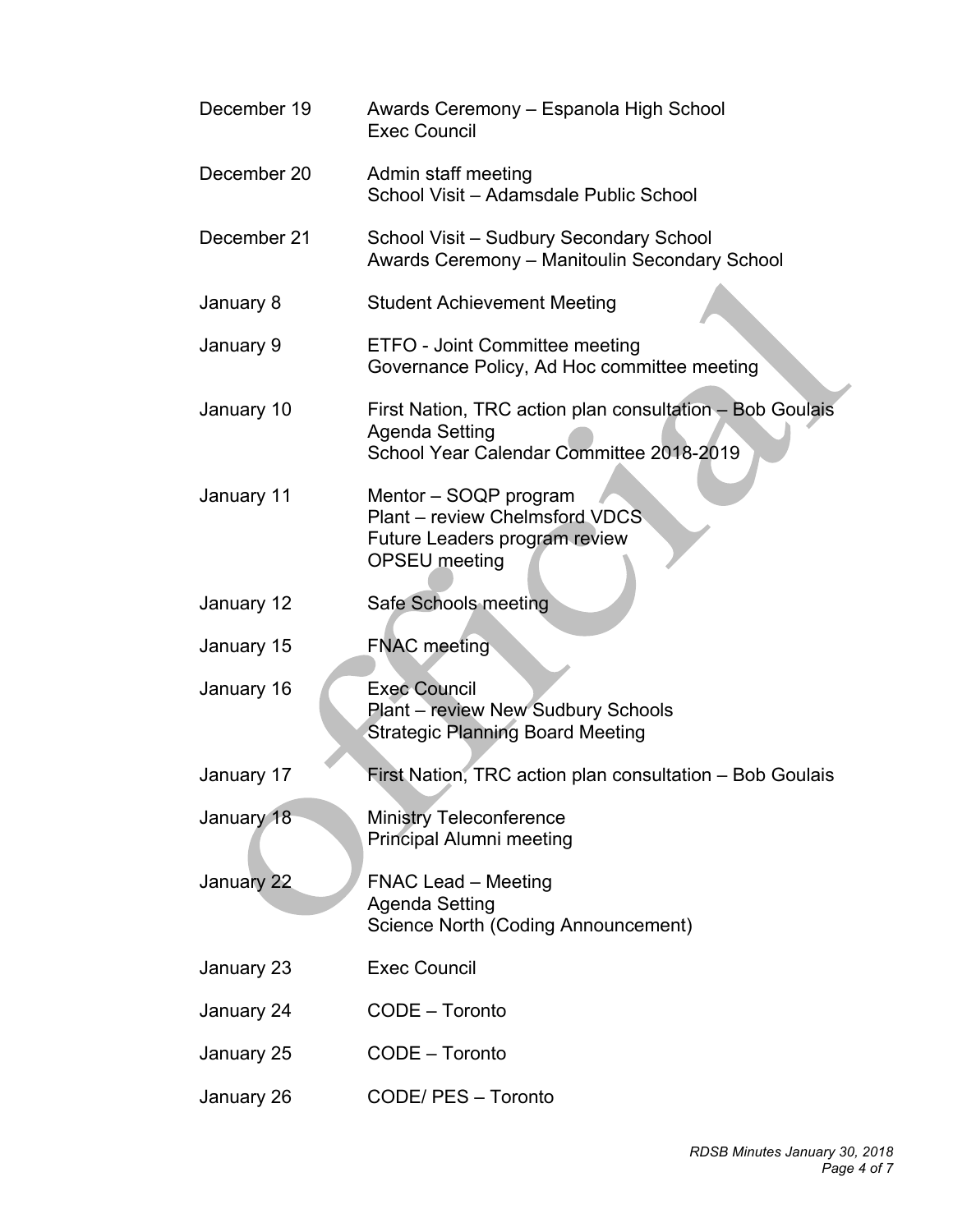| January 27 | Public Education Symposium (PES) - Toronto                                                                       |  |
|------------|------------------------------------------------------------------------------------------------------------------|--|
| January 29 | Safe School Meeting<br>First Nation, TRC action plan consultation<br><b>OSSTF</b> meeting                        |  |
| January 30 | <b>Exec Council</b><br>Information Systems meeting<br>Labour Relations Committee Meeting<br><b>Board Meeting</b> |  |

## 4. **Other Items**

 OPSBA Delegate – Trustee Clement reported that he attended Public Education Symposium (PES) in Toronto on last week. Newly appointed Minister of Education Indira Naidoo-Harris addressed the crowd and mentioned northern boards. Trustee Clement encouraged trustees to read the six priorities on the OPSBA website and provide feedback regarding any changes to these priorities. Trustee Clement spoke about a video clip that was shown at PES and trustees watched *A Journey Towards Truth and Reconciliation.* 

 Student Trustee – Student Trustee Madeleine Leach Jarrett reported another busy month. She advised that student senators are working on the upcoming Stand Up for Youth Mental Health conference that they are hosting in the Ernie Checkeris Boardroom on Thursday, February 8, 2018. Work continues in organizing the Boardwide Talent Show.

### $5<sup>1</sup>$ 5. **Trustees' Remarks/Questions**

 Trustee Kosmerly reported that she attended the Public Education Symposium in Toronto last week and was impressed that Minister of Education Indira Naidoo- Harris mentioned struggles that school boards encounter in rural areas of the province.

## province. 6. **Chairperson's Remarks**

 Lasalle Secondary School Grade 12 students presented memoir scrapbooks to senior residents at Finlandia Village on January 11<sup>th</sup>. The students began working on the Intergenerational Memoir Project in October as a means to document the lives of residents with stories and photos. The memoirs are a lasting tribute and will be treasured for generations.

 Rainbow elementary schools hosted Kindergarten Information Nights on January 16 and 18 for parents/guardians with children starting school this fall. For those who missed the information nights, registrations are still being accepted and for the very first time, they are now able to register online at rainbowschools.ca.

 Congratulations to R.H. Murray Public School for winning the grand prize of the BrightBites Elementary School Contest. BrightBites is meant to guide and inspire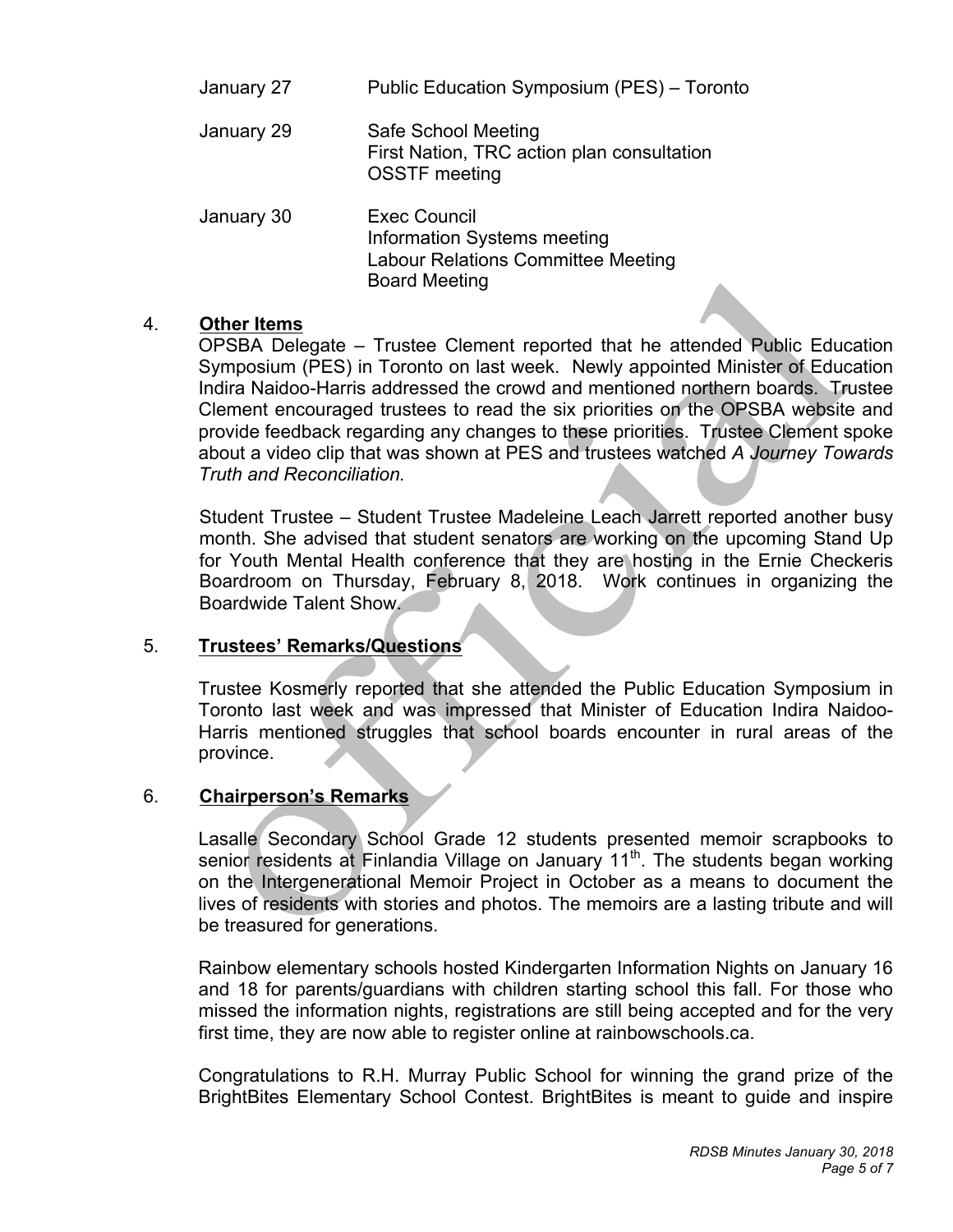school leaders to help them create a healthier nutrition environment within their school.

school.<br>Throughout January, staff and students in Rainbow Schools were challenged by our Environmental Committee to conduct an EcoReview of energy conservation and waste minimization. School green clubs visited classrooms, offices, lunchrooms and gyms to document lighting, electricity, heating, cooling and recycling. This Go Green challenge is part of the Environmental Committee's ongoing efforts to encourage sustainable practices and increase awareness about waste and conservation in schools. What will next month's challenge be?

Schools will be closed on Monday, February 19, 2018 for Family Day.

 Secondary School Information Nights continue at Espanola High School on Thursday, February 1 and at Chelmsford Valley District Composite School and Confederation Secondary School on Thursday, February 15.

 Rainbow District School Board is turning down the heat and inviting all students and staff to wear a sweater on Monday, February 5. Students will learn about the connection between their thermostat, greenhouse gas emissions, climate change, melting sea ice and Arctic wildlife. Students will also learn that fashion has an environmental footprint that recycling clothes helps to reduce.

 The Parent Involvement Committee meeting will take place on Tuesday, February  $27<sup>th</sup>$  at 7 pm here at the Centre for Education. The topic of the meeting will be the learning disabilities pilot project.

Lively District Secondary School will host the 25<sup>th</sup> annual S-Days on Thursday, February 22 and Friday, February 23. S stands for students, snowmobiles, safety, security and survival. The event will include a comprehensive snowmobile safety overview of safe riding, first aid, emergency mechanics and survival skills, as well as a staff and student snowmobile ride to Nairn Centre.

 This year, the Bell Let's Talk campaign is on January 31 and is focusing on five simple ways to end the stigma around mental illness.

Language matters Be kind Educate yourself Listen and ask Talk about it

 Employees in the Centre for Education have been invited to join the conversation by writing down what mental health means to them on the huge Bell Let's Talk banner. This evening, we are inviting trustees to join the conversation by taking a few moments to share your thoughts on the banner on the table in the boardroom.

 The thought for the month comes from an unknown source: "If you can find a path in life with no obstacles, it probably doesn't lead anywhere".